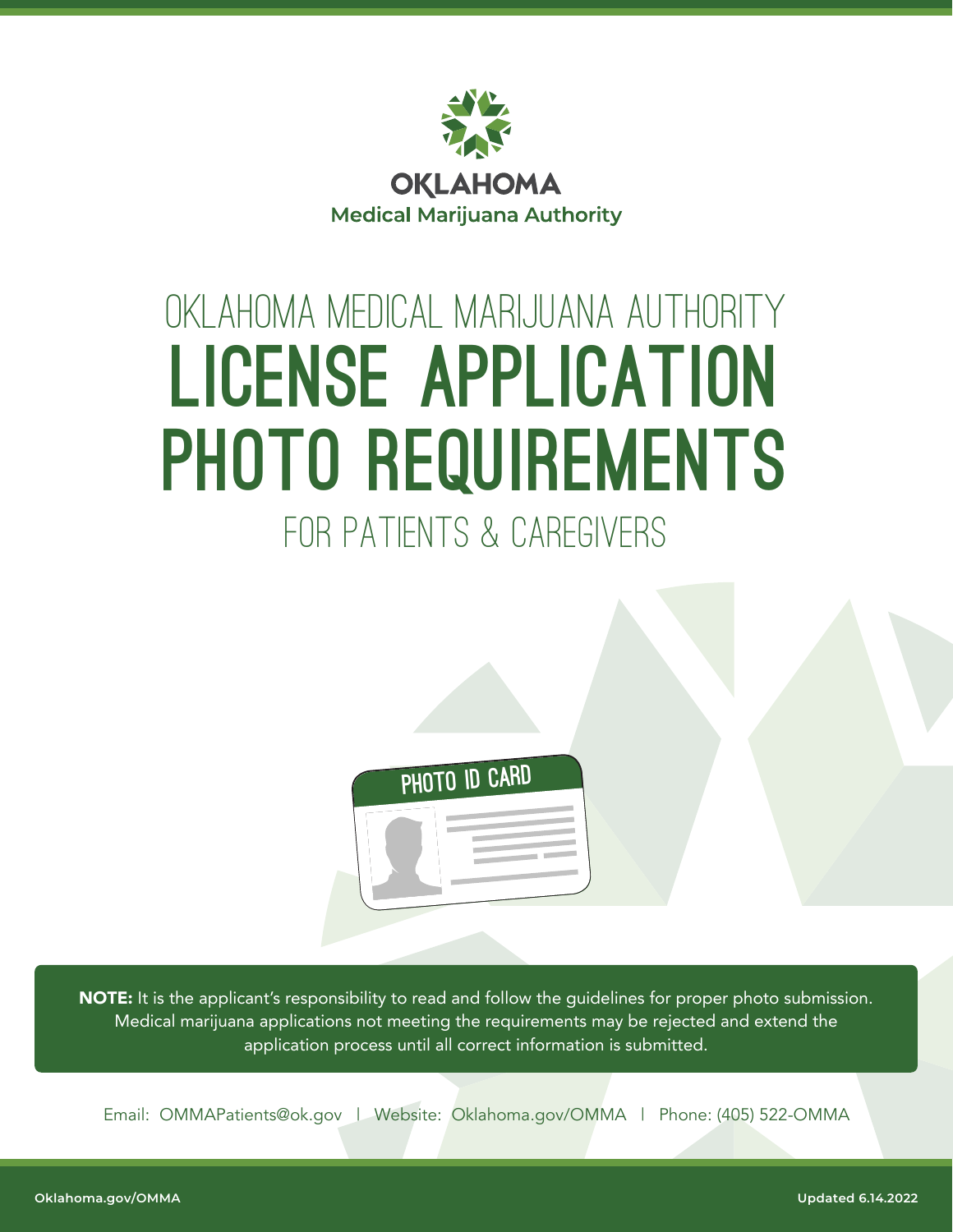### oklahoma medical marijuana authority License Application PHOTO REQUIREMENTS

for patients & Caregivers



#### TABLE OF CONTENTS

- 3 How to get a digital photo
- 3 Mobile Apps for **Assistance**
- 4 Photo Guidelines (Dos & Don'ts)
- 5 How to upload your digital photo

### PHOTO REQUIREMENTS

#### Adult patients, minor patients, and caregiver applicants are required to:

1. Upload a personal photo with your medical marijuana license application.

This photo will appear on the license identification card. OAC *310:681-1-8 outlines standards for the submission of digital*  photographs.

- 2. Submit proof of identity, such as:
	- Oklahoma Driver's License
	- Oklahoma ID
	- U.S. Passport
	- Tribal identification card
	- Certified copy of birth's certificate for minor applicants.

#### *Please check the proof of identity requirements for your license type at [Oklahoma.gov/OMMA](https://oklahoma.gov/omma.html)*

NOTE: It is the applicant's responsibility to read and follow the guidelines for proper photo submission. Medical marijuana applications not meeting the requirements may be rejected and extend the application process until all correct information is submitted.

This publication was issued by the Oklahoma State Department of Health (OSDH), an equal opportunity employer and provider. A digital file has been deposited with the Publications Clearinghouse of the GS of the Oklahoma Sta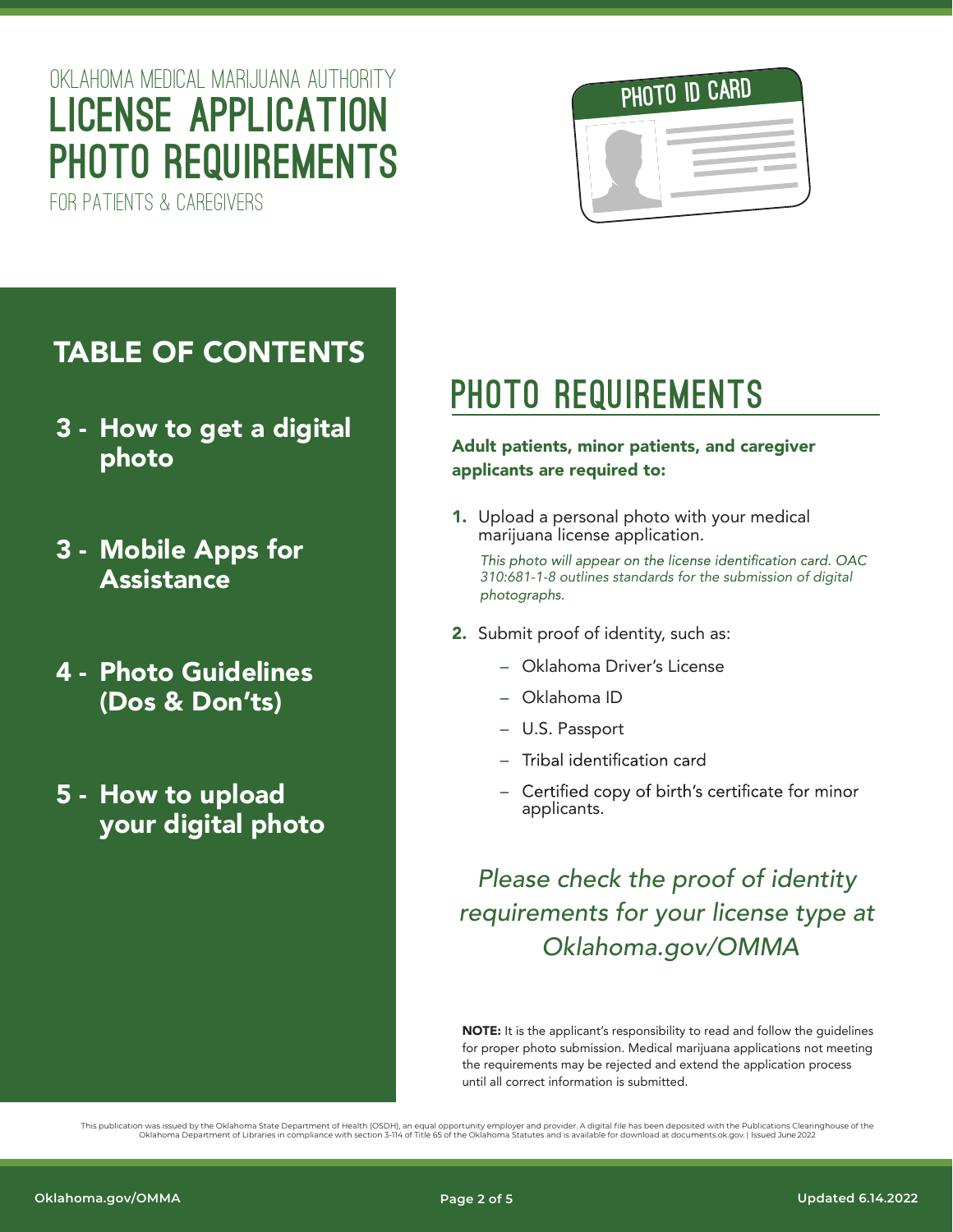## how to get a digital photo

- Use a digital camera that will provide a clear, digital photograph.
- Use a smartphone camera that will provide a clear, digital photograph.
- Use a mobile app on a smartphone. There are mobile apps which may make taking photos of yourself easy. See the "Mobile Apps for Assistance" section below for more information.
- Visit a drug store or other locations offering passport photos. Remember to ask for a digital copy. A printed copy will not be accepted.

#### mobile apps for assistance

*Disclaimer: This information is for reference purposes. The OMMA does not endorse any smartphone app or smartphone function. Nor does it assume any liability for any harms that may arise from usage of any smartphone apps or smartphone functions, including those referred to below.*

You may use smartphone apps and your phone camera, as long as the photo meets the guidelines described. Some smartphone apps help users take photos for government IDs, such as passports.

- **1. Android:** Open the Google Play App and search "Passport Photo." The search will have several apps available for download which assist with taking a photo (Figure 1).
- **2. Apple IPhone:** Open the IOS App Store and search "Passport Photo." The search should allow you to find apps which help guide the phone camera to take a picture.



Figure 2 – App Store for Apple iPhone – Example of an app which provides the proper background and features for the photo.

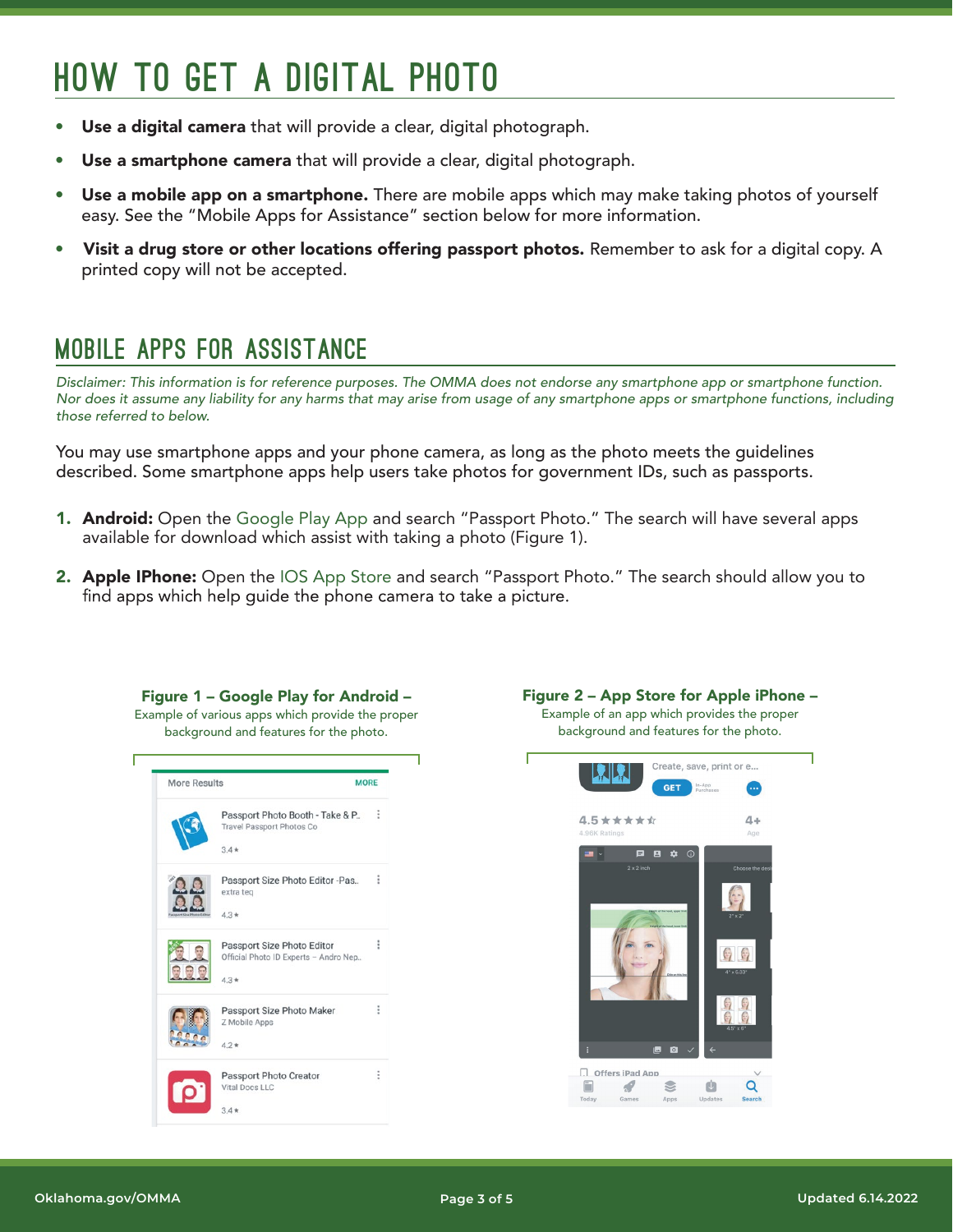### photo Guidelines

- 1. The photo provided with the application must be taken within the last 6 months.
- 2. Stand or sit straight and still while taking the photo.
- **3.** Face the camera directly, at eye level before taking the photo so your full face is visible.
- 4. Photos must be taken vertically (not sideways/horizontally). Once uploaded to the application system, crop in a square.
- 5. Use a plain white or off-white background in the picture.
- **6.** Your eyes must be open in the photo.
- **7.** The photo must be comparable to the proof of identity (such as a driver's license) also being submitted.
- 8. Resolution Limits: Minimum: 600 x 600 pixels. Maximum: 1200 x 1200 pixels.
- **9. File Format:** .jpg, .png, or .gif and no larger than 3 MB in size

#### DOs

- Keep hair out of your face. It should not cover your eyebrows, eyes, ears, or any part of your face.
- Remove eyeglasses and hats before taking the photo.
- Avoid shadows on your face.
- Hats or head coverings for religious purposes are permitted as long as the full face is visible. *Submit a signed statement that form of covering is customary*
- A covering recognized for medical purposes is permitted as long as the face can be clearly seen. *Submit a signed doctor's statement verifying the hat or head covering in the photo is used for daily medical*



#### DON'Ts

- Do not use digital filters, borders, text • or any other method of altering the appearance of the picture.
- Do not tilt your head or turn shoulder to the side.
- Do not crop off the head and shoulders by zooming in too closely.
- Do not wear sunglasses, show hands or other objects in the photo.
- Do not re-size the photo beyond the minimum (600 x 600 pixels) or maximum (1200 x 1200 pixels) dimensions.
- Do not capture anyone else besides the person applying for a license in the photo.